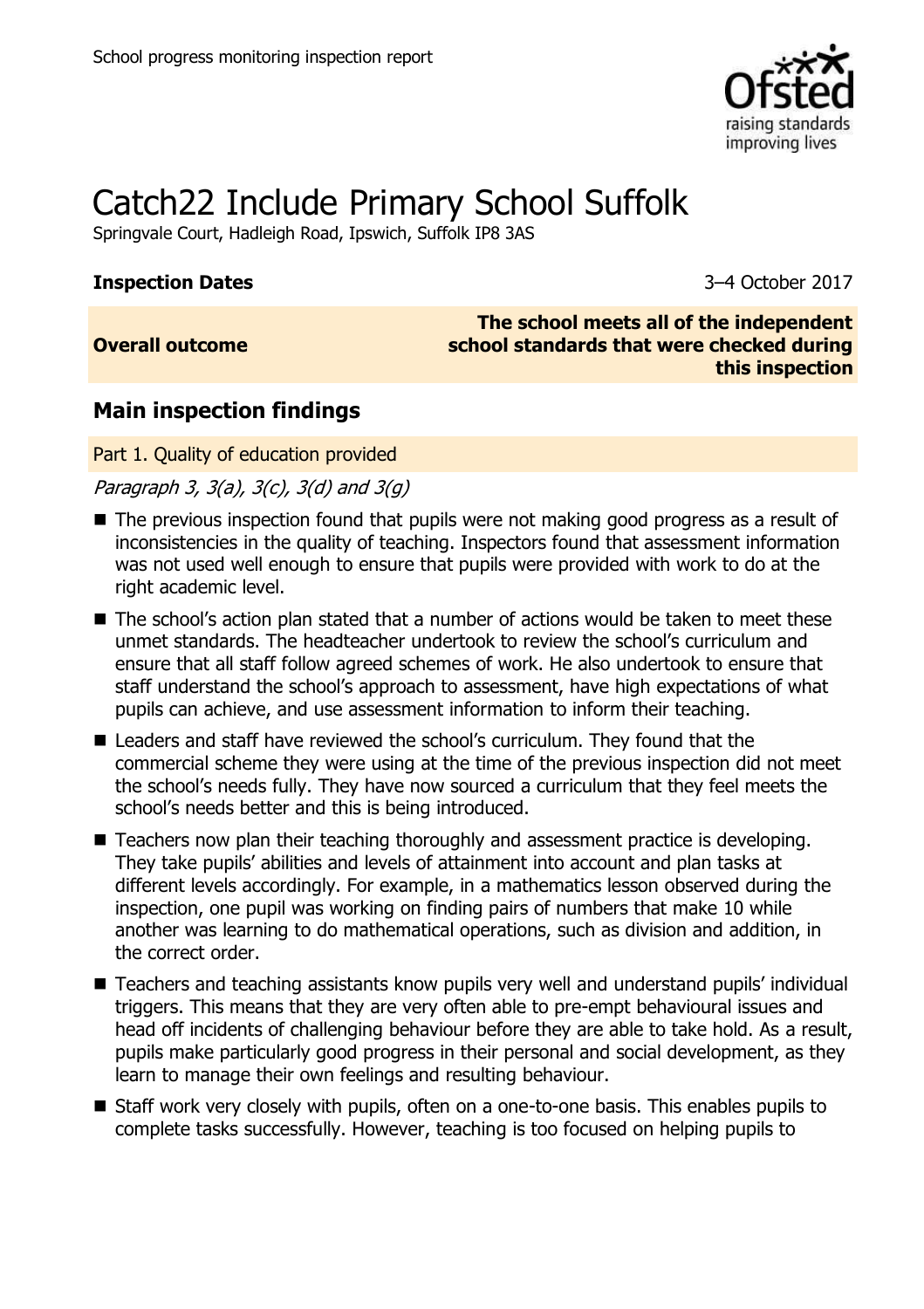

complete tasks rather than on helping them to learn. Although pupils make good progress overall, this limits the progress they make in some subjects.

■ This standard is now met.

#### Part 5. Premises of and accommodation at schools

#### Paragraph 26

- At the time of the previous inspection, the acoustic conditions and sound insulation at the Bury St Edmunds site were not suitable. The building's mezzanine floor allowed sounds to travel and echo throughout the building. This had an impact both on pupils' behaviour and on their ability to listen and concentrate during lessons.
- The school's action plan stated that the site would be reviewed and works undertaken to bring the building up to the required standard.
- Works have been undertaken to improve the acoustics in the building, and more are planned. The mezzanine floor has been 'filled in' so that the ceiling of each classroom is now complete and the ground floor rooms are fully enclosed. As a result, the sounds made in one classroom are no longer heard loudly in other classrooms. Staff say that this has had a noticeable impact on improving pupils' behaviour and their concentration.
- This standard is now met.

#### Paragraph 29 $(1)$  and 29 $(1)(a)$

- At the previous inspection, the Lowestoft site did not have outdoor space for pupils. In addition, the suitability of the outdoor space at the Bury St Edmunds site was limited due to the unevenness of the ground.
- $\blacksquare$  The school's action plan stated that the sites would be reviewed in order to meet the requirement for suitable outdoor space for pupils.
- Since the previous inspection, groundworks have been carried out at the Bury St Edmunds site. The playground area has been cleared and resurfaced. The area is of a reasonable size and now provides a suitable outdoor space.
- The headteacher, with support from the local authority, secured accommodation within the grounds of a state-funded school in Lowestoft and the school moved into its new premises during the summer holiday. The new site incorporates a large, detached, selfcontained building with a well-sized outdoor space. Fencing has been installed so that the outdoor space, accessible from many of the classrooms, is secure.
- This standard is now met.

#### Part 8. Quality of leadership in and management of schools

#### Paragraph 34(1), 34(1)(a) and 34(1)(b)

- At the previous inspection, leaders and proprietors had allowed the school to deteriorate. They had not paid sufficient attention to the independent school standards and, as a result, some standards were not met. Leaders did not have a clear enough understanding of the school's strengths and weaknesses, and did not monitor teaching and learning well enough.
- The school's leaders have written an action plan that is focused on the right priorities. The plan includes all the main issues identified by the previous inspection. The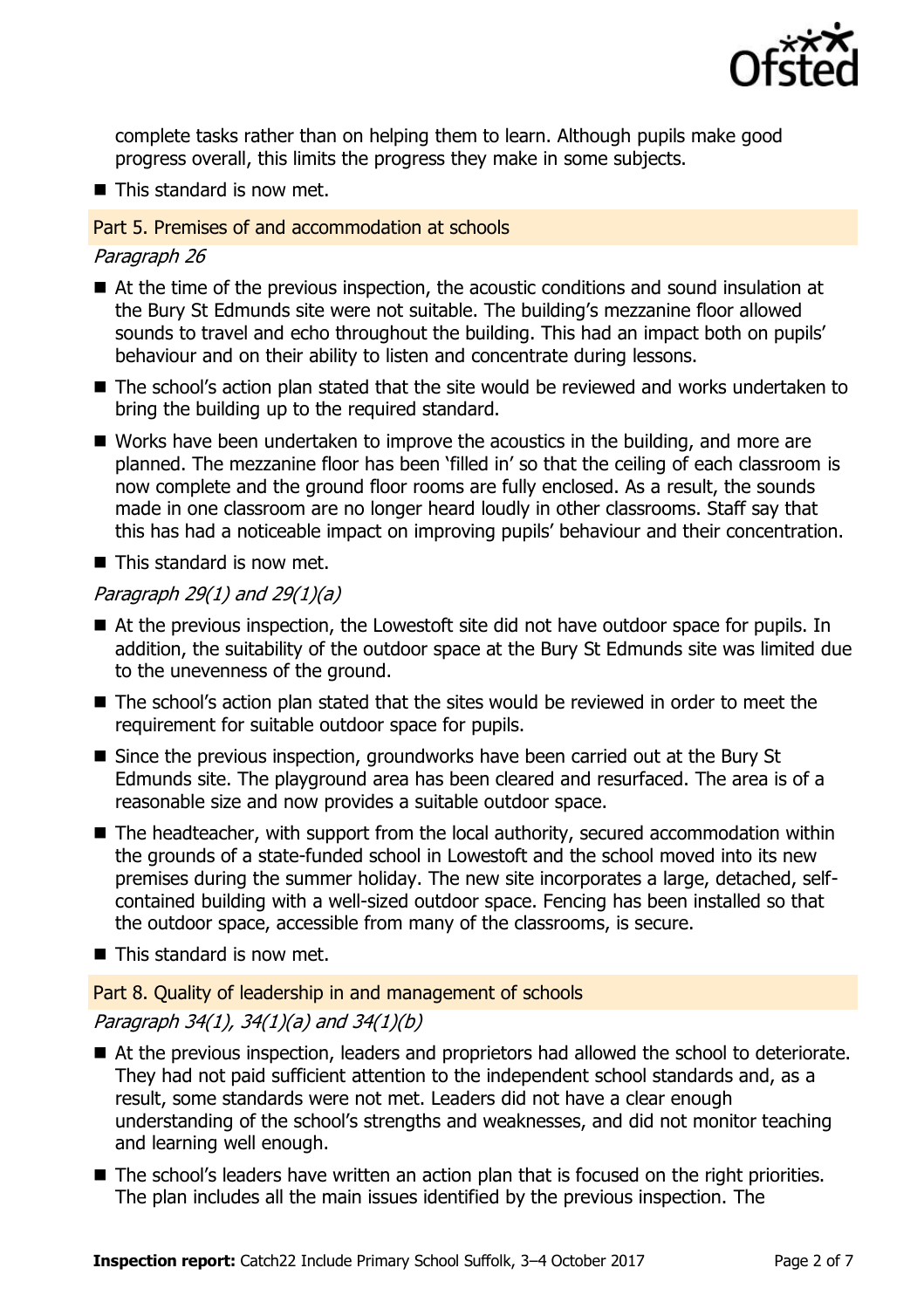

Department for Education accepted the school's action plan, subject to some minor modifications. The required modifications have now been made.

- Leaders have taken prompt and decisive action to address the standards that were unmet at the previous inspection. The headteacher very quickly found, secured and adapted suitable alternative accommodation for the Lowestoft site. He also wasted no time in ensuring building works were carried out at the Bury St Edmunds site.
- Leaders are well aware of the need to focus ever more closely on improving the quality of teaching and, as a result, improve outcomes for pupils. The actions already taken mean that the school is now clearly improving.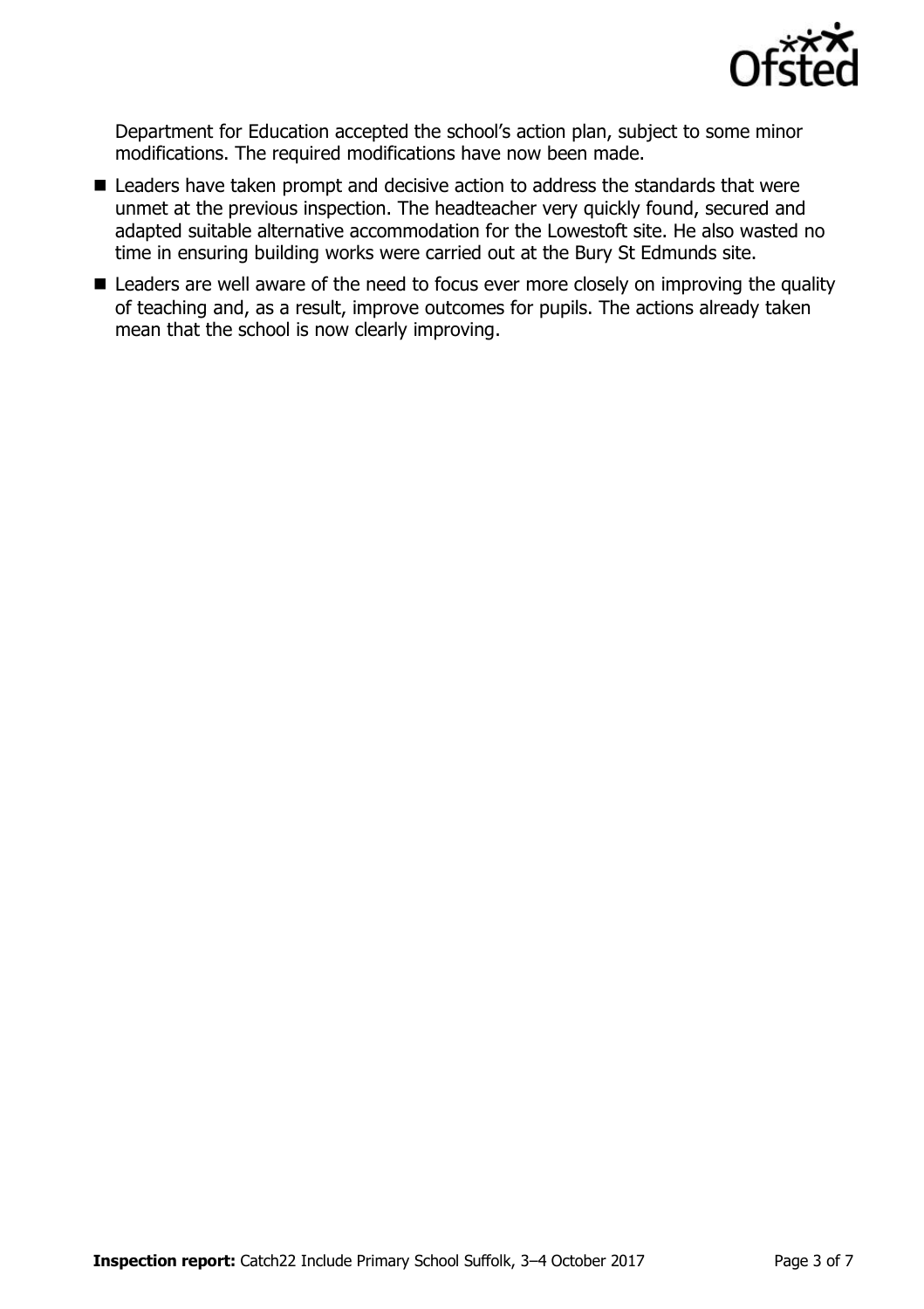

## **Compliance with regulatory requirements**

The school meets the requirements of the schedule to the Education (Independent School Standards) Regulations 2014 ('the independent school standards') and associated requirements that were checked during this inspection. This included the standards and requirements that the school was judged to not comply with at the previous inspection. Not all of the standards and associated requirements were checked during this inspection.

#### **The school now meets the following independent school standards**

- The proprietor must ensure that the teaching at the school:
	- enables pupils to acquire new knowledge and make good progress according to their ability so that they increase their understanding and develop their skills in the subjects taught
	- involves well planned lessons and effective teaching methods, activities and management of class time
	- shows a good understanding of the aptitudes, needs and prior attainments of the pupils, and ensures that these are taken into account in the planning of lessons
	- demonstrates that a framework is in place to assess pupils' work regularly and thoroughly and use information from that assessment to plan teaching so that pupils can progress (paragraph 3,  $3(a)$ ,  $3(c)$ ,  $3(d)$  and  $3(q)$ ).
- The proprietor must ensure that the acoustic conditions and sound insulation of each room or other space are suitable, having regard to the nature of the activities which normally take place therein (paragraph 26).
- The proprietor must ensure that suitable outdoor space is provided in order to enable physical education to be provided to pupils in accordance with the school curriculum (paragraph 29(1) and 29(1)(a)).
- The proprietor must ensure that persons with leadership and management responsibilities at the school:
	- demonstrate good skills and knowledge appropriate to their role so that the independent school standards are met consistently
	- fulfil their responsibilities effectively so that the independent school standards are met consistently (paragraph  $34(1)$ ,  $34(1)$  (a) and  $34(1)$  (b)).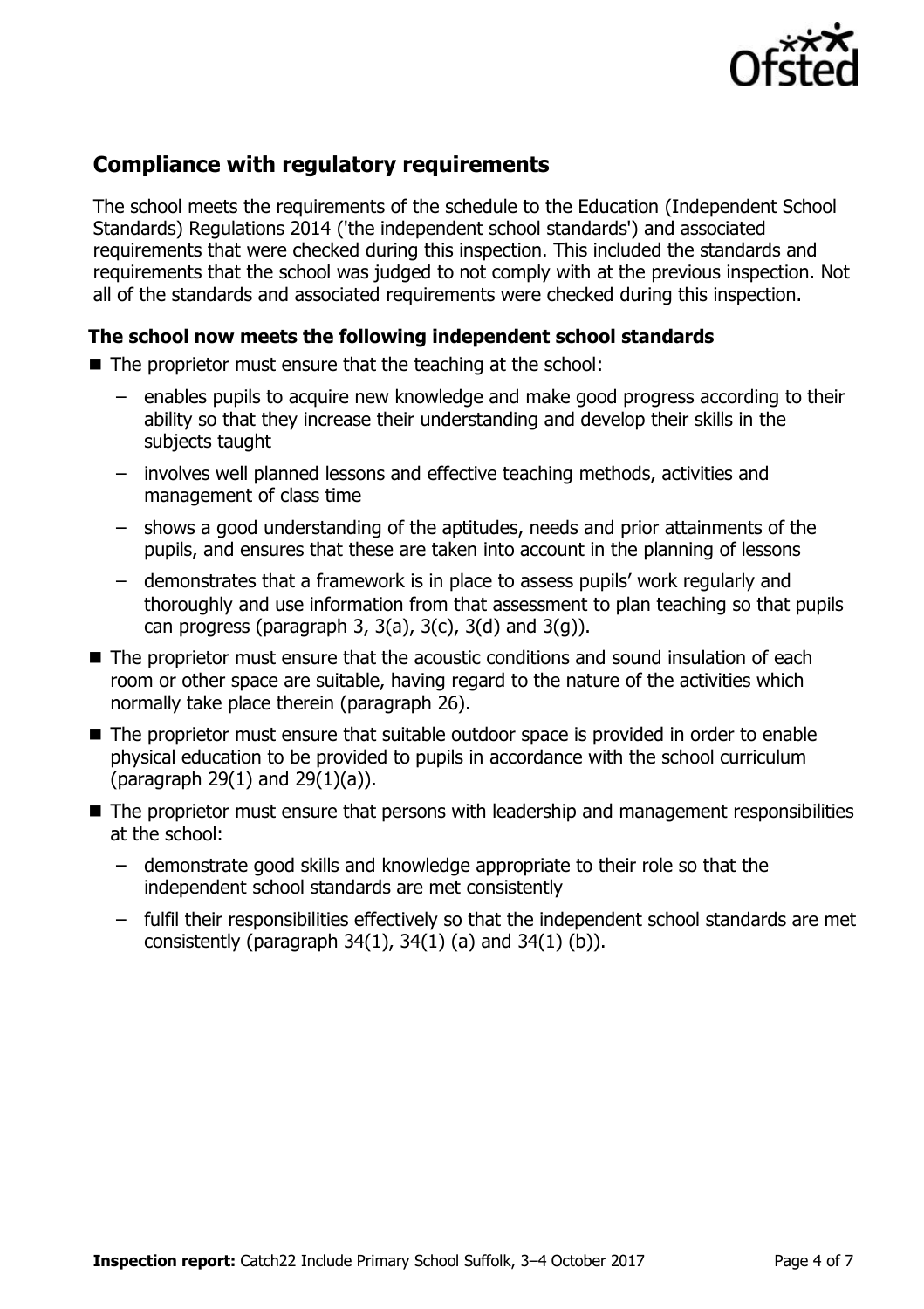

## **School Details**

| Unique reference number | 138877   |
|-------------------------|----------|
| DfE registration number | 935/6002 |
| Inspection number       | 10041239 |

This inspection was carried out under section 109(1) and (2) of the Education and Skills Act 2008, the purpose of which is to advise the Secretary of State for Education about the school's suitability for continued registration as an independent school.

| Type of school                       | Other independent school                         |
|--------------------------------------|--------------------------------------------------|
| <b>School status</b>                 | Independent school                               |
| Age range of pupils                  | 5 to 11                                          |
| Gender of pupils                     | Mixed                                            |
| Number of pupils on the school roll  | 43                                               |
| Proprietor                           | Catch 22                                         |
| Chair                                | Fran Pollard                                     |
| Headteacher                          | Alan Waldron                                     |
| Annual fees (day pupils)             | £19,076                                          |
| Telephone number                     | 01473 232 211                                    |
| <b>Website</b>                       | www.catch-22.org.uk/services/include-<br>suffolk |
| <b>Email address</b>                 | alan.waldron@catch-22.org.uk                     |
| Date of previous standard inspection | 14-16 March 2017                                 |

### **Information about this school**

- The school operates on three sites, in Ipswich, Lowestoft and Bury St Edmunds. The school took possession of the current Lowestoft site in August 2017.
- The school's proprietor is a not-for-profit, charitable organisation.
- The school caters for pupils who have social, emotional and mental health needs. Some pupils have autistic spectrum disorder and many display challenging behaviour.
- Most pupils have a statement of special educational needs or an education, health and care plan. They are placed at the school by the local authority in which they live. Most pupils stay at the school for two to three terms before being reintroduced to their mainstream school.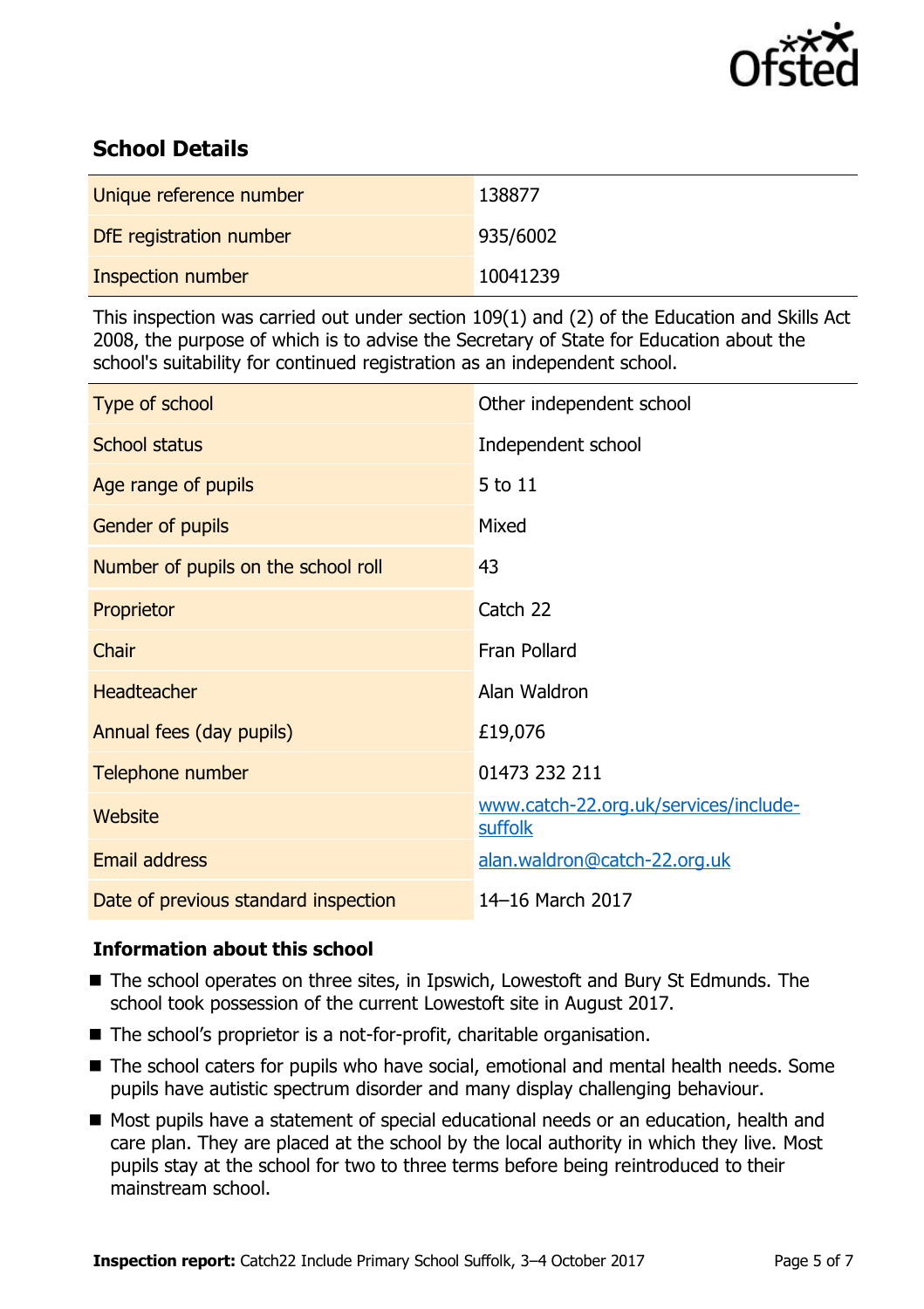

## **Information about this inspection**

- This inspection was carried out at the request of the registration authority for independent schools. The purpose of the inspection was to monitor the progress the school has made in meeting the independent school standards and other requirements that it was judged not to comply with at its previous inspection.
- This was the first progress monitoring inspection following the standard inspection in March 2017. The inspection was carried out without notice.
- Following the standard inspection in March 2017, the Department for Education accepted the action plan submitted by the school, subject to minor modifications.
- Inspectors met with the headteacher and other leaders. They observed teaching and learning throughout the school. They scrutinised a wide range of documents and checked aspects of the building and grounds on each of the school sites.
- The registration authority for independent schools further commissioned inspectors to consider the school's request for a material change to increase the number of pupils it can admit from 57 to 75. The independent school standards are likely to continue to be met if the Department for Education agrees this material change.

#### **Inspection team**

| Wendy Varney, lead inspector | Her Majesty's Inspector |
|------------------------------|-------------------------|
| Cindy Impey                  | Her Majesty's Inspector |